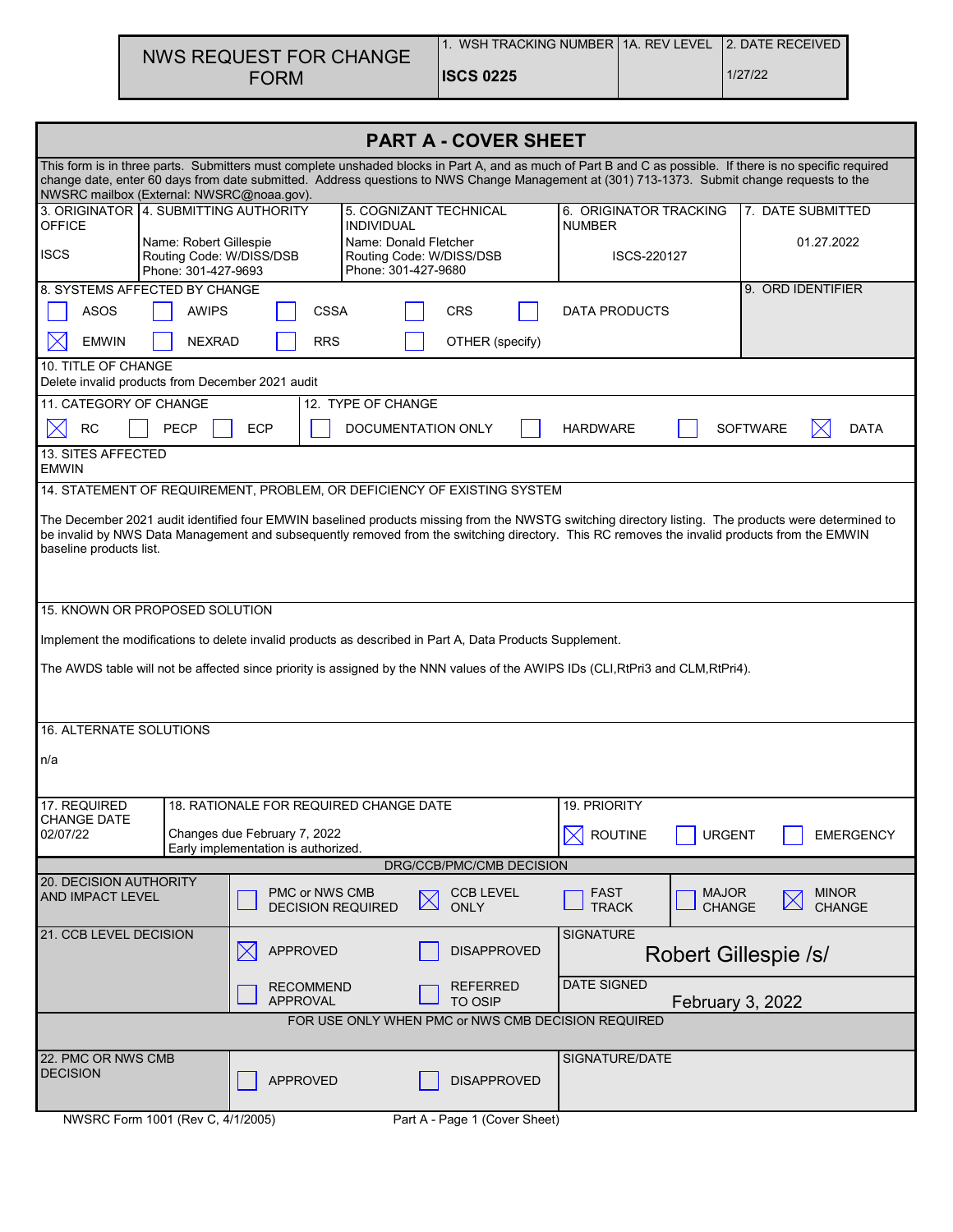| NWS REQUEST FOR CHANGE | WSH TRACKING NUMBER 11A, REV LEVEL 12, DATE RECEIVED |         |
|------------------------|------------------------------------------------------|---------|
| <b>FORM</b>            | <b>IISCS 0225</b>                                    | 1/27/22 |

| PART A - DATA PRODUCTS SUPPLEMENT                           |                               |                          |                                         |                    |                                |                  |                                 |  |
|-------------------------------------------------------------|-------------------------------|--------------------------|-----------------------------------------|--------------------|--------------------------------|------------------|---------------------------------|--|
| This information is required for Data Products submissions. |                               |                          |                                         |                    |                                |                  |                                 |  |
| 3. INTERNAL NWS USE ONLY                                    |                               |                          | 4. PRODUCT SOURCE                       |                    |                                |                  | 5. AWIPS DATA TYPE              |  |
| $\bowtie$<br><b>YES</b><br><b>NO</b>                        |                               |                          |                                         |                    |                                |                  | text                            |  |
| 6A. NOTIFICATION                                            |                               | 6B. CHANGE NOTICE NUMBER |                                         |                    | 6C. ISSUE<br><b>DATE</b>       | 6D. TEST DATE    | 6E. IMPLEMENT<br><b>DATE</b>    |  |
| <b>AWIPS</b>                                                |                               |                          |                                         |                    |                                |                  |                                 |  |
| <b>EMWIN</b>                                                |                               |                          |                                         |                    |                                |                  |                                 |  |
| <b>NWWS</b>                                                 |                               |                          |                                         |                    |                                |                  |                                 |  |
|                                                             |                               |                          |                                         |                    |                                |                  |                                 |  |
|                                                             |                               |                          |                                         |                    |                                |                  |                                 |  |
| ID                                                          | 7. NODE 8. AWIPS ID<br>NNNXXX | 9. WMO HEADER            | 10. ADD 11.<br><b>REV</b><br><b>DEL</b> | <b>SEAS</b><br>Y/N | 12. CHAR PER 13.<br><b>MSG</b> | <b>FREQUENCY</b> | 14. NWSTG DISTR                 |  |
|                                                             | <b>CLIFSD</b>                 | ASUS63-KFSD              | DEL                                     |                    |                                |                  | Line 009: EMWIN (Baseline only) |  |
|                                                             | <b>CLIGLD</b>                 | ASUS63-KGLD              | DEL                                     |                    |                                |                  | Line 009: EMWIN (Baseline only) |  |
|                                                             | <b>CLITTP</b>                 | CDKA80-PTTP              | DEL                                     |                    |                                |                  | Line 009: EMWIN (Baseline only) |  |
|                                                             | <b>CLIMEM</b>                 | NOUS44-KMEG              | DEL                                     |                    |                                |                  | Line 009: EMWIN (Baseline only) |  |
|                                                             |                               |                          |                                         |                    |                                |                  |                                 |  |
|                                                             |                               |                          |                                         |                    |                                |                  |                                 |  |
|                                                             |                               |                          |                                         |                    |                                |                  |                                 |  |
|                                                             |                               |                          |                                         |                    |                                |                  |                                 |  |
|                                                             |                               |                          |                                         |                    |                                |                  |                                 |  |
|                                                             |                               |                          |                                         |                    |                                |                  |                                 |  |
|                                                             |                               |                          |                                         |                    |                                |                  |                                 |  |
|                                                             |                               |                          |                                         |                    |                                |                  |                                 |  |
|                                                             |                               |                          |                                         |                    |                                |                  |                                 |  |
|                                                             |                               |                          |                                         |                    |                                |                  |                                 |  |
|                                                             |                               |                          |                                         |                    |                                |                  |                                 |  |
|                                                             |                               |                          |                                         |                    |                                |                  |                                 |  |
|                                                             |                               |                          |                                         |                    |                                |                  |                                 |  |
|                                                             |                               |                          |                                         |                    |                                |                  |                                 |  |
|                                                             |                               |                          |                                         |                    |                                |                  |                                 |  |
|                                                             |                               |                          |                                         |                    |                                |                  |                                 |  |
|                                                             |                               |                          |                                         |                    |                                |                  |                                 |  |
|                                                             |                               |                          |                                         |                    |                                |                  |                                 |  |
|                                                             |                               |                          |                                         |                    |                                |                  |                                 |  |
|                                                             |                               |                          |                                         |                    |                                |                  |                                 |  |
|                                                             |                               |                          |                                         |                    |                                |                  |                                 |  |
|                                                             |                               |                          |                                         |                    |                                |                  |                                 |  |
|                                                             |                               |                          |                                         |                    |                                |                  |                                 |  |
|                                                             |                               |                          |                                         |                    |                                |                  |                                 |  |
|                                                             |                               |                          |                                         |                    |                                |                  |                                 |  |
|                                                             |                               |                          |                                         |                    |                                |                  |                                 |  |
|                                                             |                               |                          |                                         |                    |                                |                  |                                 |  |
|                                                             |                               |                          |                                         |                    |                                |                  |                                 |  |
|                                                             |                               |                          |                                         |                    |                                |                  |                                 |  |
|                                                             |                               |                          |                                         |                    |                                |                  |                                 |  |
|                                                             |                               |                          |                                         |                    |                                |                  |                                 |  |
|                                                             |                               |                          |                                         |                    |                                |                  |                                 |  |